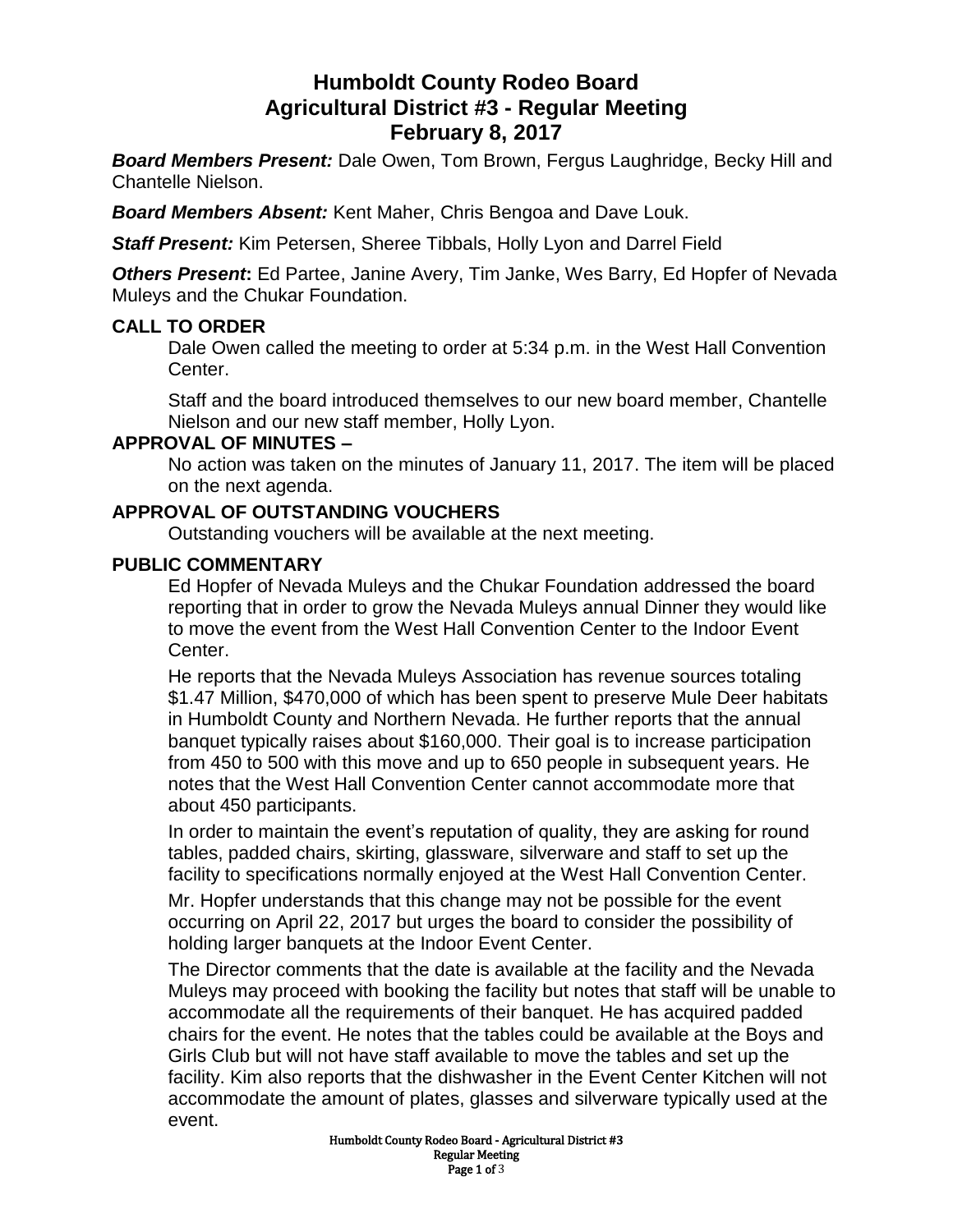The board could not take any action as this item was not on the agenda but thanked Mr. Hopfer and the other members of the Nevada Muleys for their interest in the facility.

Becky left at this time.

# **CORRESPONDENCE**

The Director reports no Correspondence at this time.

#### **2016/2017 BUDGET REVIEW**

Kim presented the budget report. At 58% of elapsed time Tax revenues are at 83%. Fairgrounds Revenues are at 81% and Indoor Event Center revenues are at 66% for a total of Event Complex revenues of 173%.

Ag District #3 expenses are at 34% and the Indoor Event Center Expenses are at 41%, for a total of Event Complex expenses of 36%.

The Director reports that we are working on some capital projects including the pole barn structure to be used as a shop, removing and replacing the covered arena and remodeling the Exhibit Hall restrooms to ADA standards.

# **EVENTS UPDATES, REPORTS AND SCHEDULING**

a. SSIR

Dale reports that the event is moving forward with top sponsors being a major concern. He has received funding from Humboldt County and intends to approach WCVA for funding at the meeting next week.

b. Ranch Hand Rodeo

Tom reports that he has most of his volunteers lined up for the event. Kim reports that we have 50 horses consigned to the Horse Sale, and the Dog Trial event is full.

He notes a report from Casey, the Dog Trial Coordinator who attended a Dog Trial in Klamath Falls. Casey reports that our event is better organized and better attended than the Klamath Falls event.

Kim reports that the Futurity and Derby events of the Barrel Race have been canceled due to lack of pre-registration. He hopes to proceed with the rest of the Barrel Race event but since the event will need to be held outside in the Main Arena this year, the weather may prevent the event from happening. The event is tentatively scheduled so that we do not lose the date to competing events in other towns.

#### **WINNEMUCCA EVENTS COMPLEX (WEC)**

- a. Covered Arena Structure Status Kim has written the bid specifications for removing the structure and is waiting on approval.
- b. Placement of Storage Structure Staff have concluded that the new structure should be placed in the in-field as described at the last meeting.

# **FAIRGROUNDS REPAIRS & MAINTENANCE**

Sheree reports that the Indoor Event Center roof is leaking and will need to be found and repaired soon.